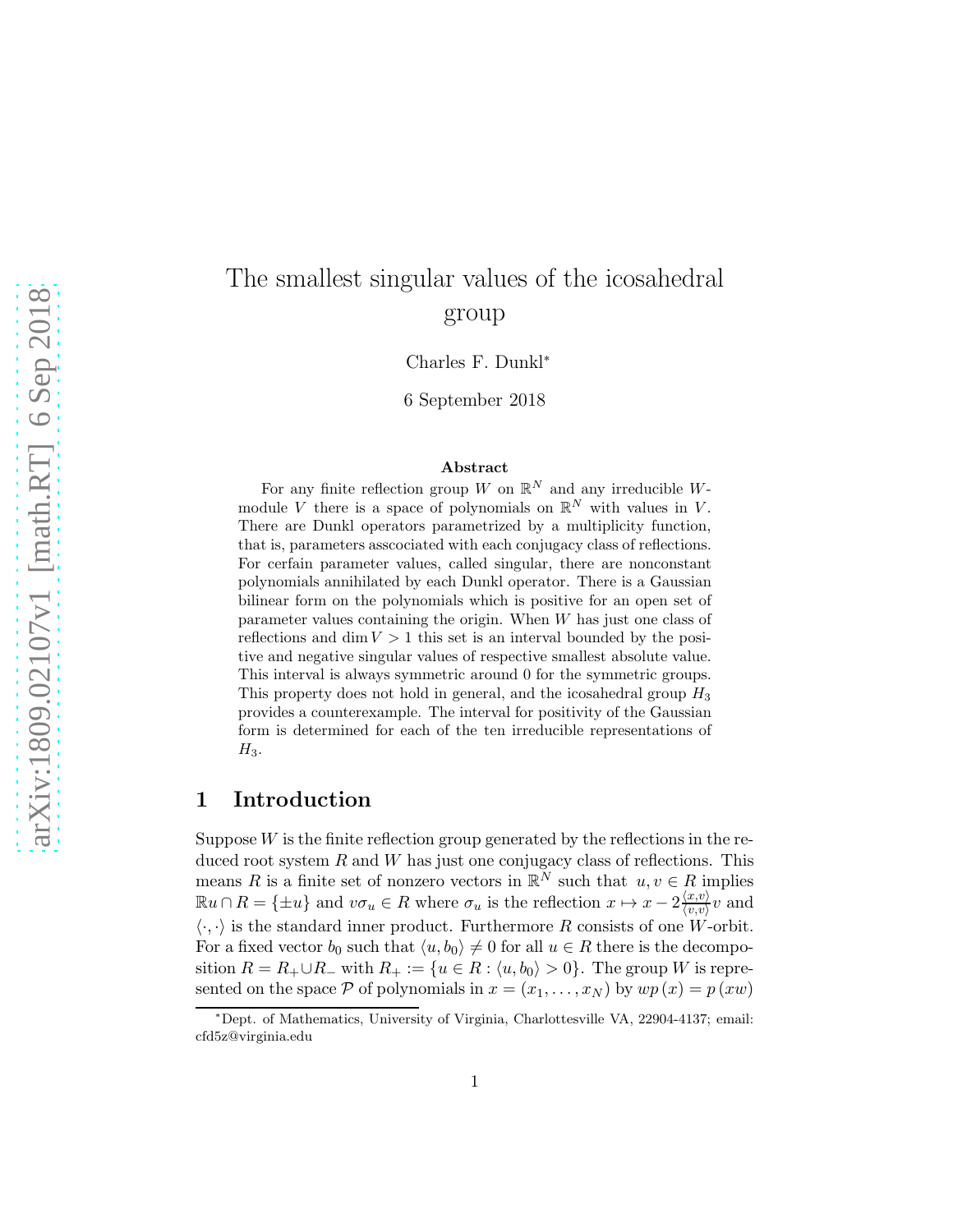for  $w \in W$ . Denote  $\mathbb{N}_0 := \{0, 1, 2, \ldots\}$  and for  $\alpha \in \mathbb{N}_0^N$  let  $|\alpha| := \sum_{i=1}^N \alpha_i$ and  $x^{\alpha} := \prod_{i=1}^{N} x_i^{\alpha_i}$  $\alpha_i^{\alpha_i}$ , a monomial. Then  $\mathcal{P} = \text{span}\left\{x^{\alpha} : \alpha \in \mathbb{N}_0^N\right\}$  and  $\mathcal{P}_n = \text{span}\left\{x^\alpha : \alpha \in \mathbb{N}_0^N, |\alpha| = n\right\}$  the space of polynomials homogeneous of degree *n*. Let  $\kappa$  be a parameter (called multiplicity function).

Suppose  $\tau$  is an irreducible (unitary/orthogonal) representation of W on a (finite-dimensional) real vector space V with basis  $\{u_i: 1 \le i \le \dim V\}$ . The space  $\mathcal{P}_{\tau} = \mathcal{P} \otimes V$  has the basis  $\{x^{\alpha} \otimes u_i : \alpha \in \mathbb{N}_0^N, 1 \leq i \leq \dim V\}$ . There is a representation of W on  $\mathcal{P}_{\tau}$  defined to be the linear extension of

 $w \mapsto w (p (x) \otimes u) := p (xw) \otimes (\tau (w) u), p \in \mathcal{P}, u \in V.$ 

The associated Dunkl operators are the linear extension of

$$
\mathcal{D}_{i}\left(p\left(x\right)\otimes u\right)=\frac{\partial p\left(x\right)}{\partial x_{i}}\otimes u+\kappa\sum_{v\in R_{+}}\frac{p\left(x\right)-p\left(x\sigma_{v}\right)}{\left\langle x,v\right\rangle}v_{i}\otimes\left(\tau\left(\sigma_{v}\right)u\right).
$$

These operators mutually commute. If  $\kappa = \kappa_0 \in \mathbb{Q}$  and there exists a nonconstant  $p \in \mathcal{P}_{\tau}$  such that  $\mathcal{D}_{i}p = 0$  for all i then p is called a singular polynomial and  $\kappa_0$  is a singular value. There is a Gaussian symmetric bilinear form  $\langle \cdot, \cdot \rangle_{\kappa}$  defined on  $\mathcal{P}_{\tau}$ , such that  $\langle wf \rangle_{\kappa} = \langle f, g \rangle_{\kappa}$  and  $\langle \mathcal{D}_i f, g \rangle_{\kappa} = \langle f, (x_i - \mathcal{D}_i) g \rangle_{\kappa}$  for all  $f, g \in \mathcal{P}_{\tau}, w \in W$  and  $1 \leq i \leq N$ . Shelley-Abrahamson [\[5\]](#page-8-0) proved there is an interval for  $\kappa$  containing zero for which the bilinear form is realized as an integral with respect to a positive matrix-valued measure on  $\mathbb{R}^N$ . In [\[2\]](#page-8-1) the author showed that this interval is bounded by the smallest (in absolute value) singular values. When W is a symmetric group (type  $A_{N-1}$ ) the interval is always symmetric about  $\kappa = 0$ . It was conjectured that this always holds when dim  $V_\tau \geq 2$ . It is the purpose of this note to show that the group  $H_3$  provides a counterexample to the conjecture. We will determine the smallest singular values for each of the ten (conjugacy classes of) irreducible representations of  $H_3$ .

The paper [\[3\]](#page-8-2) showed that the singular values for Coxeter groups with one class of reflections are of the form  $m/d_i$  where the fundamental degrees of W are  $\{d_1, d_2, \ldots, d_N\}, m \in \mathbb{Z}$  and  $m/d_j \notin \mathbb{Z}$ . Etingof and Stoica [\[4\]](#page-8-3) analyzed unitary representations of the rational Cherednik algebra of W (the abstract algebra generated by  $\{\mathcal{D}_i\}$ , multiplication by  $x_i$   $(1 \leq i \leq N)$  and translation by  $w \in W$ ; the parameter intervals allowing the unitary property include the intervals for positivity of the Gaussian inner product. Balagovic and Puranik  $|1|$  studied the representations of the Cherednik algebra of  $H_3$ ; this involved a much more detailed analysis than the singular values appearing here.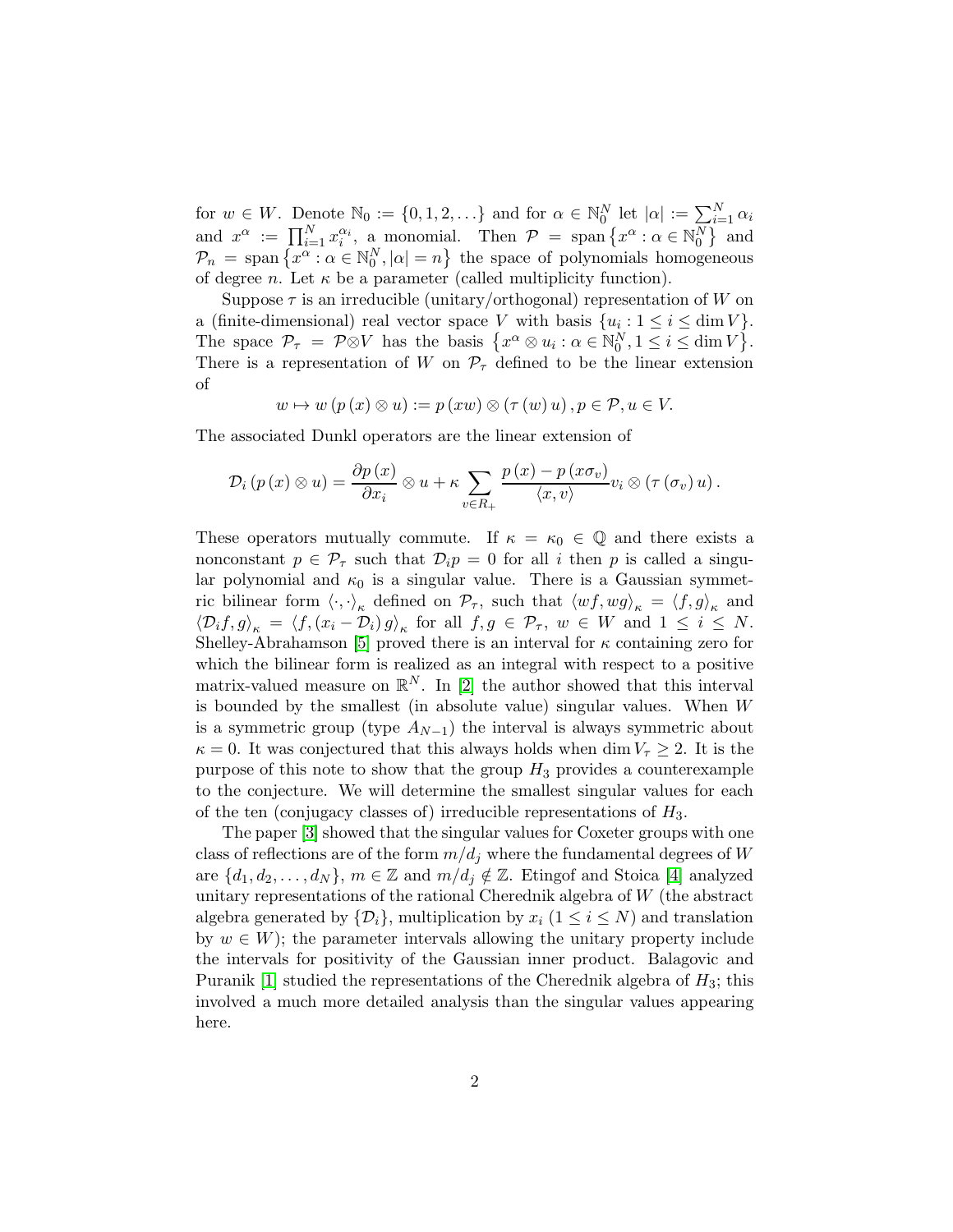#### 1.1 General facts:

Suppose that  $\rho$  is an irreducible representation of W with character  $\chi_{\rho}$  and suppose that  $p \in \mathcal{P}_{\tau}$  has the property that span  $\{wp : w \in W\}$  is a Wsubmodule on which W acts by  $\rho$ , then p is said to be of *isotype*  $\rho$ . This implies  $\Sigma$  $v \in R_+$  $\sigma_v p = \varepsilon(\rho) p$  where  $\varepsilon(\rho) = \#R_+\frac{\chi_\rho(\sigma_v)}{\chi_\rho(1)}$ , the scalar by which the central element  $\Sigma$  $v \in R_+$  $\sigma_v$  of RW acts on the module associated with  $\rho$ . These values are of key importance in the analysis of singular polynomials. The operators  $\mathcal{D}_i$  transform under W as follows: for  $a \in \mathbb{R}^N$  define  $\mathcal{D}_a p :=$  $\sum_{i=1}^{N} a_i \mathcal{D}_i p$ , then it can be shown that  $\mathcal{D}_awp = w\mathcal{D}_{aw}p$  (this relies on the fact that w permutes the elements of  $R$ ). As a consequence any singular polynomial can be expanded as a sum of singular polynomials with each of some isotype (the decomposability of a representation of  $W$ ).

<span id="page-2-0"></span>**Lemma 1** Suppose  $p \in \mathcal{P}_{\tau}$  is homogeneous of degree n, of isotype  $\rho$ , and singular for  $\kappa = \kappa_0$  then  $\kappa_0 = n/(\varepsilon(\rho) - \varepsilon(\tau))$ .

**Proof.** Apply the operator  $\sum_{i=1}^{N} x_i \mathcal{D}_i$  to a generic polynomial in  $\mathcal{P}_{\tau}$  of the form  $p = \sum_{j=1}^{m} p_j(x) \otimes u_j$  to obtain

$$
\sum_{i=1}^{N} x_i \mathcal{D}_i p = \sum_{i=1}^{N} x_i \frac{\partial}{\partial x_i} p + \kappa \sum_{j=1}^{m} \sum_{v \in R_+} (p_j(x) \otimes \tau(\sigma_v) u_j - p_j(x \sigma_v) \otimes \tau(\sigma_v) u_j)
$$
  
= 
$$
np + \kappa \left\{ \varepsilon(\tau) \sum_{j=1}^{m} p_j(x) \otimes u_j - \sum_{v \in R_-} \sigma_v(p_j(x) \otimes u_j) \right\}
$$
  
= 
$$
np + \kappa (\varepsilon(\tau) - \varepsilon(\rho)) p.
$$

Thus  $\sum_{i=1}^{N} x_i \mathcal{D}_i p = 0$  implies  $n + \kappa (\varepsilon (\tau) - \varepsilon (\rho)) = 0$ .

Let det denote the sign-character of W, then  $\tau^{\vee}$  :  $w \mapsto \det(w) \tau(w)$  is an irreducible representation and the character  $\chi_{\tau}(w) = \det(w) \chi_{\tau}(w)$ . This induces an identification between  $V_{\tau}$  and  $V_{\tau} \vee$  so that  $\tau^{\vee}(w) u = \det(w) \tau(w) u$ for  $u \in V_{\tau}$ . Lift this map to  $\mathcal{P}_{\tau} \to \mathcal{P}_{\tau}$ . Since det  $(\sigma_v) = -1$  we see that a singular polynomial p in  $\mathcal{P}_{\tau}$  for the singular value  $\kappa_0$  is mapped to a singular polynomial  $p^{\vee}$  in  $\mathcal{P}_{\tau^{\vee}}$  for  $-\kappa_0$ ; and if p is of isotype  $\rho$  then  $p^{\vee}$  is of isotype  $\rho^{\vee}$ . We will refer to this as the *duality* principle.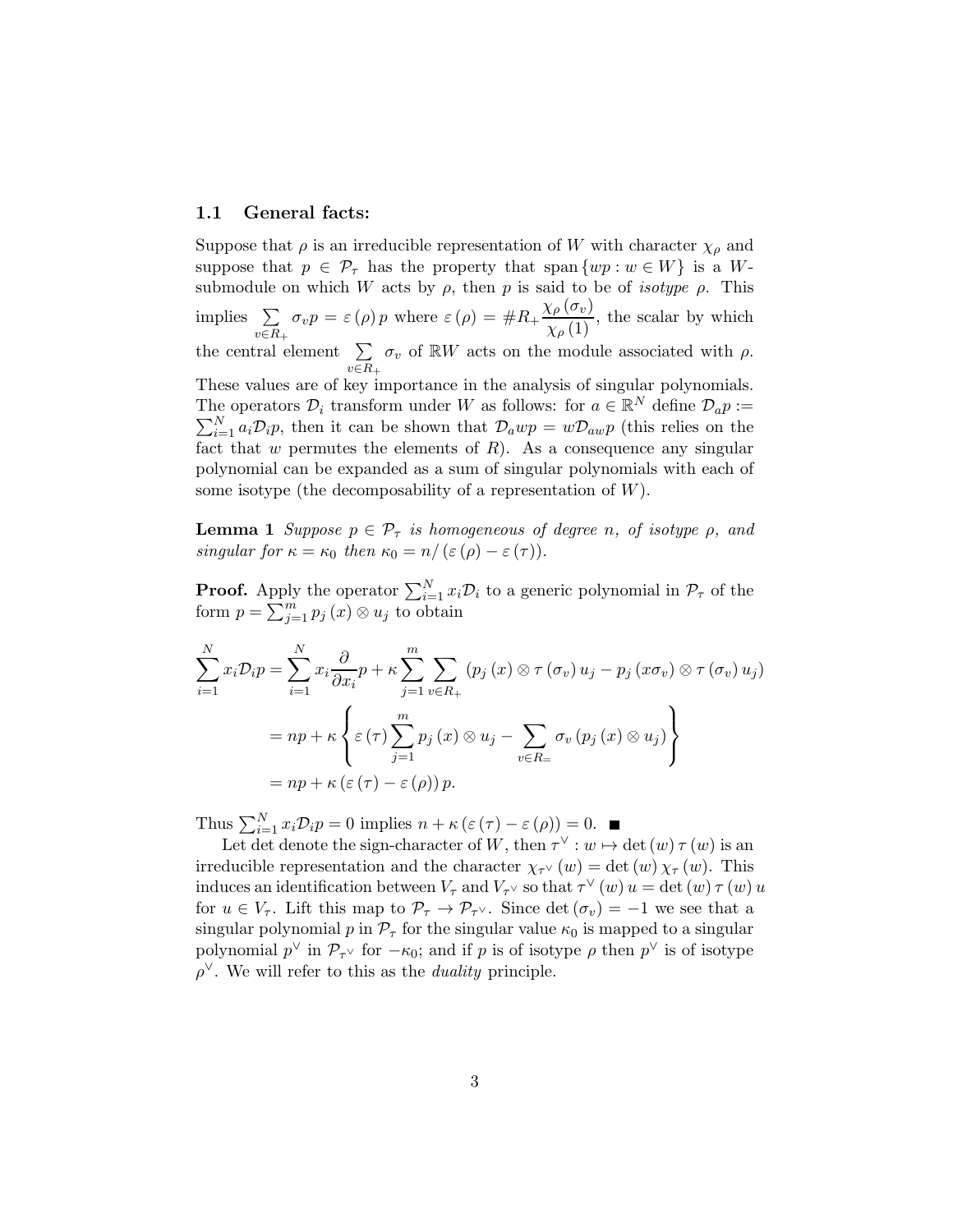## 2 The icosahedral group

This is the symmetry group of the regular icosahedron

$$
Q_{12} = \{ (0, \pm \tau, \pm 1), (\pm 1, 0, \pm \tau), (\pm \tau, \pm 1, 0) \}
$$

(12 vertices, 20 triangular faces with 5 meeting at each vertex, 30 edges) and of the dual dodecahedron  $\mathcal{Q}_{20}$  (vertices at the mid-points of the faces of  $Q_{20}$ , 12 pentagonal faces with 3 meeting at each vertex), where  $\tau := \frac{1}{2} (1 + \sqrt{5})$ and  $\tau^2 = \tau + 1$ . The root system R of H<sub>3</sub> consists of the cyclic permutations of  $(\pm 2, 0, 0)$  and  $(\pm \tau, \pm (\tau - 1), \pm 1)$  (independent choices of signs). The positive roots  $R_+$  are those having positive inner product with  $(3, 2\tau, 1)$  and  $\#R_+ = 15.$ 

The character table of  $H_3$  is

|          |         |                 |                | $1 \quad 3$          |                | $3 \qquad 3$   | 3 <sup>1</sup>                  | $\overline{4}$ | 4        | $5 -$                           | 5 <sub>1</sub> |
|----------|---------|-----------------|----------------|----------------------|----------------|----------------|---------------------------------|----------------|----------|---------------------------------|----------------|
| $1\vert$ |         | $\vert$ 1       | $-1$           | $-3$                 | 3 <sup>3</sup> | $-3$           | 3 <sup>1</sup>                  | $\overline{4}$ | $-4$     | 5                               | $-5$           |
| 15       |         | $ 1\rangle$     | $-1$           | $\mathbf{1}$         | $-1$           | $\mathbf{1}$   | $-1$                            | $\theta$       | $\theta$ | 1                               | $-1$           |
| 15       |         | $\vert$ 1       | -1             | $-1$                 | $-1$           | $-1$           | $-1$                            | $\overline{0}$ | $\theta$ | 1                               | $\mathbf{1}$   |
| 20       |         | $\vert 1 \vert$ | $\overline{1}$ | $\overline{0}$       | $\overline{0}$ | $\overline{0}$ | $\overline{0}$                  | 1              | 1        | $-1$                            | $-1$           |
| 12       | $\circ$ |                 |                | $ 1 \t1 \t1 - \tau $ | $1-\tau$       |                | $\tau$ $\tau$                   | $-1$           | $-1$     | $\begin{matrix} 0 \end{matrix}$ | $\overline{0}$ |
| 12       |         | $\vert$ 1       | $\overline{1}$ | $\tau$               | $\tau$         |                | $1 - \tau$ $1 - \tau$ $-1$ $-1$ |                |          | $\overline{0}$                  | -0             |
| 20       |         | $\vert$ 1       | $-1$           | $\overline{0}$       | $\overline{0}$ | $\overline{0}$ | $\overline{0}$                  | $\mathbf{1}$   | $-1$     | $-1$                            |                |
| 12       |         | $\pm 1$         | $-1$           | $-\tau$              | $\tau$         |                | $\tau-1$ 1- $\tau$              | $-1$           | -1       | 0                               | 0              |
| 12       |         |                 |                | $-1$ $\tau-1$        | $-\tau$        | $-\tau$        | $\tau$                          | $-1$           | 1        | $\overline{0}$                  | $\theta$       |

The column on the left lists the cardinalities  $n_i$  of the conjugacy classes  $C_i$ . In this list  $C_1 = \{I\}$ ,  $C_2 = \{-I\}$  and  $C_3$  is the class of reflections. There are three classes of rotations:  $C_4$  contains the period two rotations (with axes being the mid-points of the edges of  $Q_{12}$ ,  $C_5$  contains the period three rotations with axes at the dodecahedron vertices, and  $C_6$ ,  $C_7$  contains the period five rotations with axes at the icosahedron vertices, with angles of  $4\pi$  $\frac{1\pi}{5}, \frac{2\pi}{5}$  $\frac{2\pi}{5}$  respectively. The other three classes come from the product of  $-I$ with  $C_4, C_5, C_6$ . For the purpose of computing Poincaré series we list the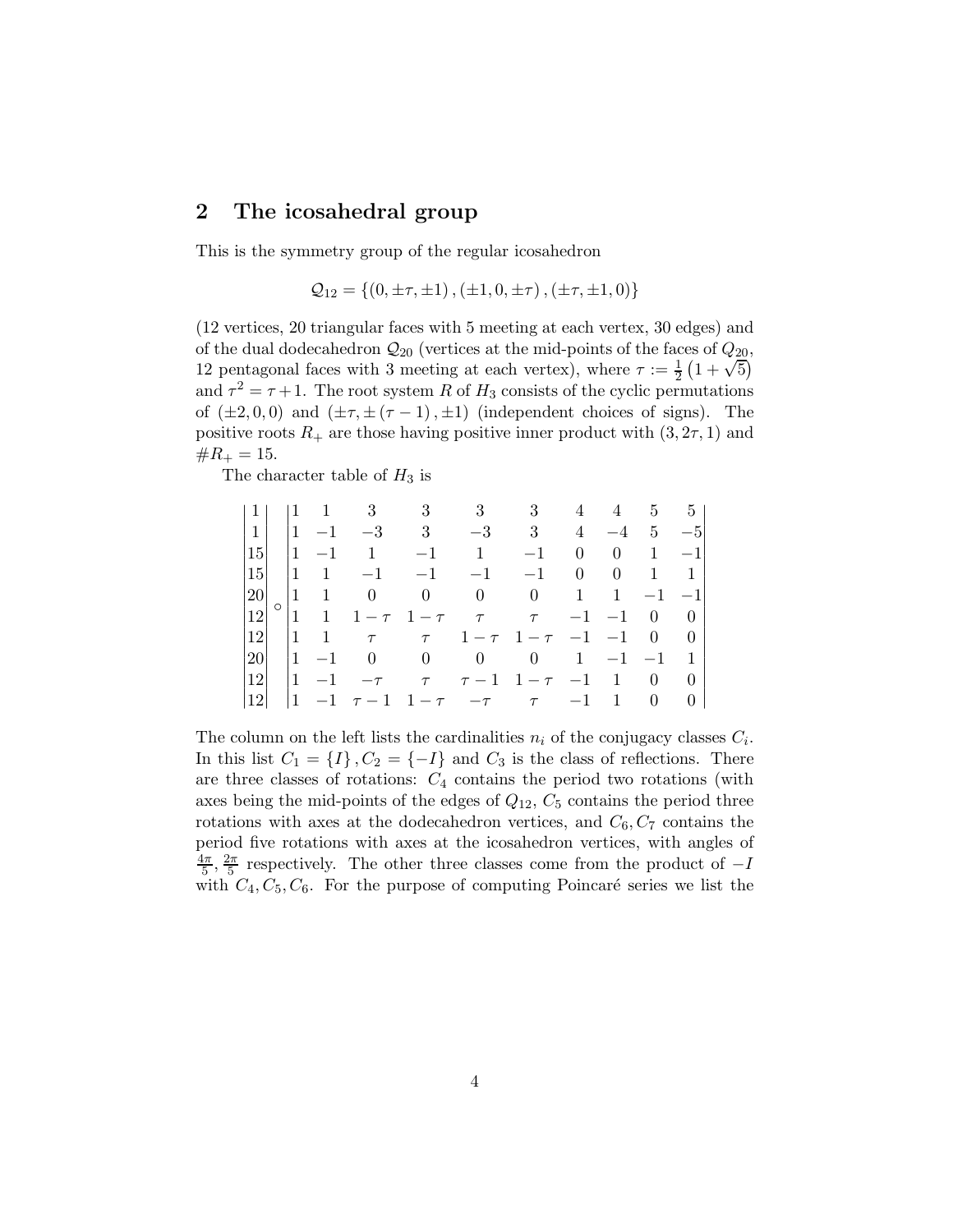polynomials  $d_i(z) = \det(I - zw)$  where  $w \in C_i$ 

$$
\begin{vmatrix}\nC_1 & (1-z)^3 \\
C_2 & (1+z)^3 \\
C_3 & (1+z)(1-z)^2 \\
C_4 & (1-z)(1+z)^2 \\
C_5 & (1-z)(1+z+z^2) \\
C_6 & (1-z)(1+\tau z+z^2) \\
C_7 & (1-z)(1+(1-\tau)z+z^2) \\
C_8 & (1+z)(1-z+z^2) \\
C_9 & (1+z)(1+(\tau-1)z+z^2) \\
C_{10} & (1+z)(1-\tau z+z^2).\n\end{vmatrix}
$$

 $\overline{\phantom{a}}$  $\overline{\phantom{a}}$ I  $\overline{\phantom{a}}$  $\overline{\phantom{a}}$  $\overline{\phantom{a}}$ I  $\overline{\phantom{a}}$ I  $\overline{\phantom{a}}$  $\overline{\phantom{a}}$ I  $\overline{\phantom{a}}$ I  $\overline{\phantom{a}}$  $\overline{\phantom{a}}$  $\overline{\phantom{a}}$ I  $\overline{\phantom{a}}$ I  $\overline{1}$ 

Denote the character defined in column  $\#i$  of the table by  $\chi_i$  and the corresponding representation by  $\tau_i$  acting on the  $\chi_i(C_1)$ -dimensional space  $V_i$ . Thus  $\tau_1 = \text{triv}, \tau_2 = \text{det} \text{ and } \tau_3$  is the reflection representation. By the Poincaré series argument the character for  $H_3$  acting on  $\mathcal{P}_n$  evaluated at  $C_i$ is the coefficient of  $z^n$  in  $1/d_i(z)$ . Thus the character of  $H_3$  for  $\mathcal{P}_n \otimes V_i$  at  $C_i$  is the coefficient of  $z^n$  in  $\chi_i(C_i)/d_i(z)$ . The inner product of characters is used to determine multiplicities.

**Definition 2** For  $1 \leq i, j \leq 10$  let

$$
\boldsymbol{P}_{ij}\left(z\right) = \frac{1}{120} \sum_{s=1}^{10} n_s \frac{\chi_i\left(C_s\right) \chi_j\left(C_s\right)}{d_s\left(z\right)}
$$

and let  $L_{ij}$  denote the lowest power of z appearing (with a nonzero coefficient) in the power series expansion of  $P_{ij}(z)$ .

Of course  $P_{11}(z) = \frac{1}{(1-z^2)(1-z^2)}$  $\frac{(1-z^2)(1-z^6)(1-z^{10})}{(1-z^6)(1-z^{10})}$ , the Poincaré series for the  $H_3$ -invariant polynomials, and 2, 6, 10 are the fundamental degrees. Suppose U is an  $H_3$ -invariant subspace of some space  $\mathcal{P}_n \otimes V_i$  on which  $H_3$  acts isomorphically to  $\tau_j$  then U is said to be of isotype  $\tau_j$ . Furthermore  $\mathcal{P}_n \otimes V_i$ has a complete decomposition into subspaces of various isotypes. Thus the coefficient of  $z^n$  in  $P_{ij}(z)$  is the number of components of  $\mathcal{P}_n \otimes V_i$  which are of isotype  $\tau_j$  (or components of  $\mathcal{P}_n \otimes V_j$  of isotype  $\tau_i$ ).

The eigenvalues of  $\Sigma$  $v \in R =$  $\sigma_v$  acting on  $V_i$  are denoted  $\varepsilon(\tau_i) = 15\chi_i(C_3)/\chi_i(C_1)$ and are listed in  $[15, -15, 5, -5, 5, -5, 0, 0, 3, -3]$ . From Lemma [1](#page-2-0) if there are singular polynomials of isotype  $\tau_j$  in  $\mathcal{P}_n \otimes V_i$  then the singular value  $\kappa_0 =$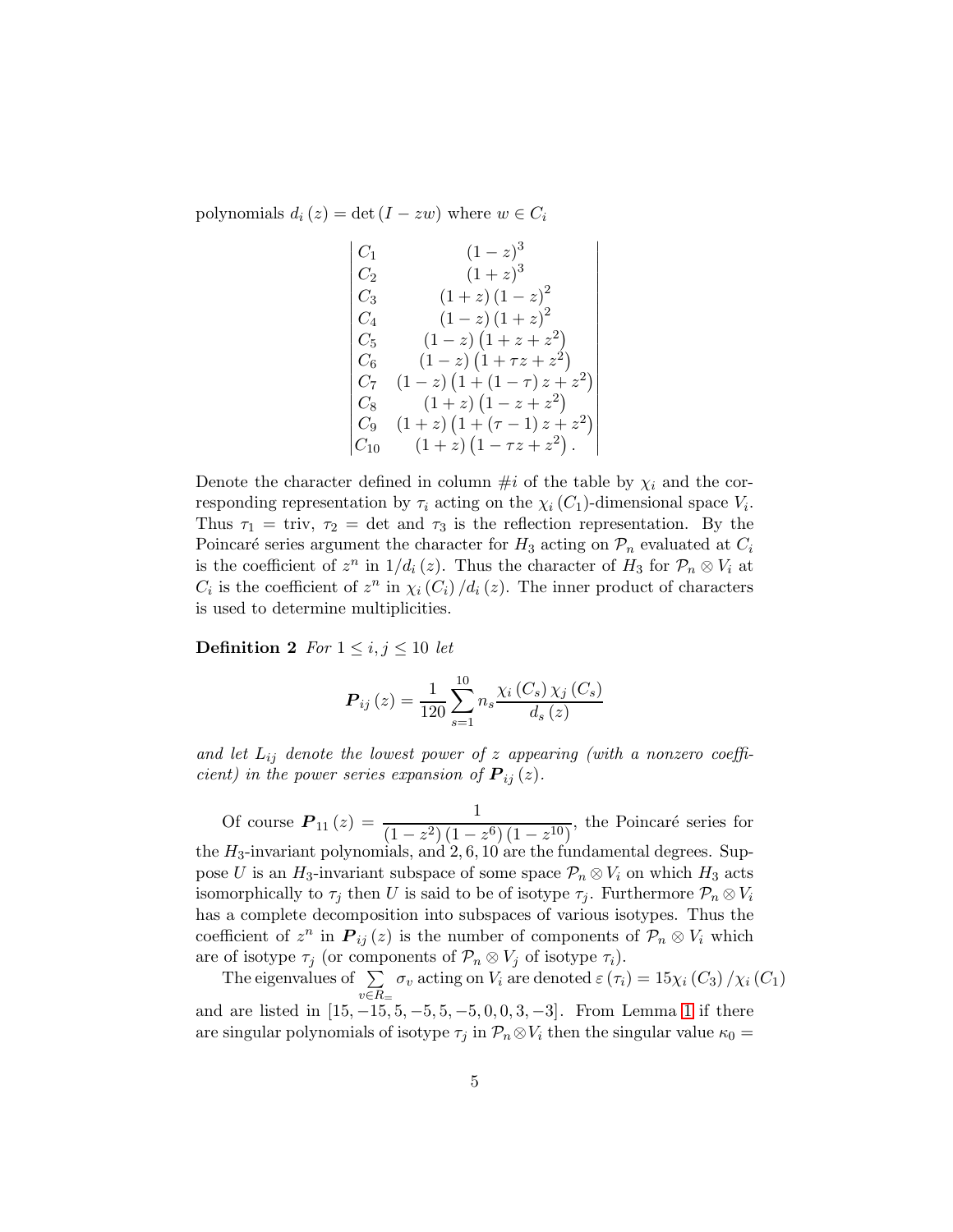n  $\varepsilon\left(\tau_{j}\right)-\varepsilon\left(\tau_{i}\right)$ . For each *i* the list  $\left[\frac{L_{ij}}{\sqrt{2\pi}}\right]$  $\frac{L_{ij}}{\varepsilon\left(\tau_{j}\right)-\varepsilon\left(\tau_{i}\right)}$ :  $1\leq j\leq10, \varepsilon\left(\tau_{j}\right)\neq\varepsilon\left(\tau_{i}\right)$ contains the possible singular values of minimal absolute values. That is, no singular value can have a smaller absolute value than the extreme values of the list. There are two parts of the argument: firstly to compute the lists for each  $\tau_i$  (actually just  $\tau_1, \tau_3, \tau_5, \tau_8, \tau_9$  because the other cases follow from the duality principle), secondly to show that the extreme values do correspond to singular polynomials. In each of the following there is a list with 10 pairs  $[[L_{ij}, \varepsilon(\tau_j) - \varepsilon(\tau_i)]]_{j=1}^{10}$  and  $\kappa_{-}, \kappa_{+}$  denote the negative and positive ratios of minimum absolute values; and each is given with the corresponding isotype

- $\tau_1$ ,  $[0, 0]$ ,  $[15, -30]$ ,  $[1, -10]$ ,  $[6, -20]$ ,  $[3, -10]$ ,  $[8, -20]$ ,  $[4, -15]$ ,  $[3, -15]$ , [2, -12], [5, -18]; there is no  $\kappa_+$  and  $\kappa_- = -\frac{1}{10}$  for  $\tau_3$ . The dual is  $\tau_2$ with  $\kappa_+ = \frac{1}{10}$  for  $\tau_4$ .
- $\tau_3$ , [[1, 10], [6, -20], [0, 0], [1, -10], [2, 0], [3, -10], [3, -5], [2, -5],  $[1, -2], [2, -8]$ ;  $\kappa_+ = \frac{1}{10}$  for  $\tau_1$  and  $\kappa_- = -\frac{1}{10}$  for  $\tau_4$ . The dual is  $\tau_4$ with  $\kappa_- = -\frac{1}{10}$  for  $\tau_2$  and  $\kappa_+ = \frac{1}{10}$  for  $\tau_3$ .
- $\tau_5$ ,  $[[3, 10], [8, -20], [2, 0], [3, -10], [0, 0], [3, -10], [1, -5], [2, -5],$  $[1, -2], [2, -8]]; \ \kappa_+ = \frac{3}{10} \text{ for } \tau_1 \text{ and } \kappa_- = -\frac{1}{5}$  $rac{1}{5}$  for  $\tau_7$ . The dual is  $\tau_6$ with  $\kappa_+ = \frac{1}{5}$  $\frac{1}{5}$  for  $\tau_8$  and  $\kappa_- = -\frac{3}{10}$  for  $\tau_2$ .
- $\tau_8$ ,  $[[3, 15], [4, -15], [2, 5], [3, -5], [2, 5], [1, -5], [1, 0], [0, 0], [1, 3], [2, -3]];$  $\kappa_+ = \frac{1}{5}$  $\frac{1}{5}$  for  $\tau_1$  and  $\kappa_- = -\frac{1}{5}$  $\frac{1}{5}$  for  $\tau_6$ . The dual is  $\tau_7$  with  $\kappa_+ = \frac{1}{5}$  $rac{1}{5}$  for  $\tau_5$ and  $\kappa_{-} = -\frac{1}{5}$  $rac{1}{5}$  for  $\tau_5$ .
- $\tau_9, [[2, 12], [5, -18], [1, 2], [2, -8], [1, 2], [2, -8], [2, -3], [1, -3], [0, 0], [1, -6]];$  $\kappa_+ = \frac{1}{6}$  $\frac{1}{6}$  for  $\tau_1$  and  $\kappa_- = -\frac{1}{6}$  $\frac{1}{6}$  for  $\tau_{10}$ . The dual is  $\tau_{10}$  with  $\kappa_+ = \frac{1}{6}$  $\frac{1}{6}$  for  $\tau_9$  and  $\kappa_- = -\frac{1}{6}$  $rac{1}{6}$  for  $\tau_2$ .

The key point here is the asymmetry in  $(\kappa_-, \kappa_+)$  manifested in  $\tau_5$  and  $\tau_6$ .

### 2.1 Construction of singular polynomials

The idea is to set up a framework that can be run by symbolic computation software. To take the place of the abstract  $H_3$ -modules  $V_i$  we will use submodules of polynomials in  $t = (t_1, t_2, t_3)$ . The generic element of  $\mathcal{P}_{\tau_i}$  is a polynomial  $p(x, t)$  homogeneous in each of x and t. The action of  $H_3$  is given by  $wp(x, t) = p(xw, tw)$  and the Dunkl operators are

$$
\mathcal{D}_{i}p\left(x,t\right) = \frac{\partial p\left(x,t\right)}{\partial x_{i}} + \kappa \sum_{v \in R_{+}} \frac{p\left(x,t\sigma_{v}\right) - p\left(x\sigma_{v},t\sigma_{v}\right)}{\langle x,v \rangle} v_{i}.
$$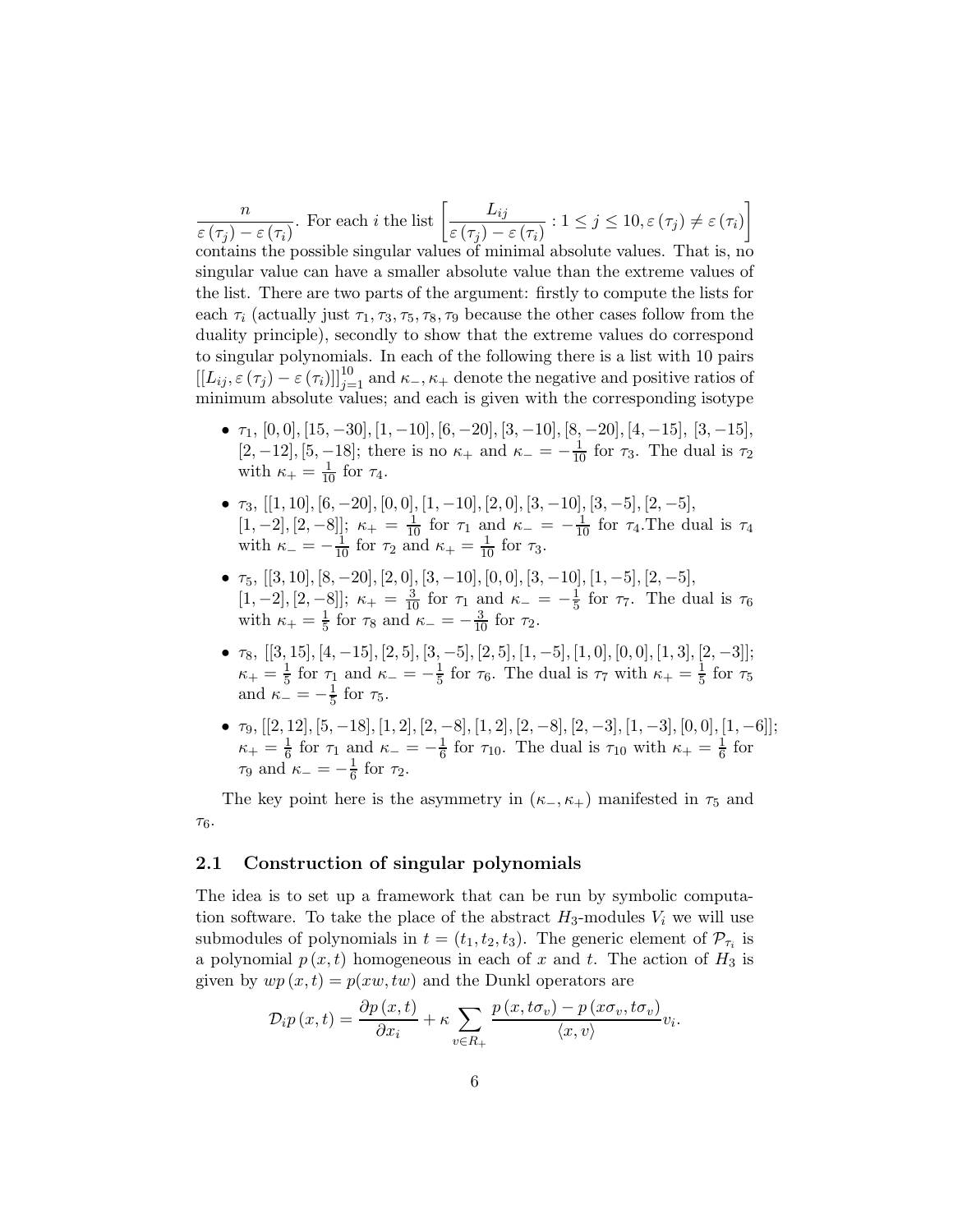Actually it is more efficient to compute the gradient

$$
\nabla(\kappa) p(x,t) := \left[\frac{\partial p(x,t)}{\partial x_i}\right]_{i=1}^3 + \kappa \sum_{v \in R_+} \frac{p(x,t\sigma_v) - p(x\sigma_v,t\sigma_v)}{\langle x,v \rangle} v
$$

so as to avoid repeated evaluations of the 15 difference quotients. To identify the various components use the operators

$$
Sp(x,t) := \sum_{v \in R_+} p(x\sigma_v, t\sigma_v),
$$
  

$$
S^{(t)}p(x,t) := \sum_{v \in R_+} p(x, t\sigma_v)
$$

By use of the series  $P_{ij}(z)$  we can determine the isotypes appearing in the lowest degree polynomials:

$$
\mathcal{P}_1 \cong V_3, \ \mathcal{P}_2 \cong V_1 \oplus V_9, \ \mathcal{P}_3 \cong V_3 \oplus V_5 \oplus V_8.
$$

The unwanted components  $V_1$  of  $\mathcal{P}_2$ , and  $V_3$  of  $\mathcal{P}_3$  (the first is  $\sum_{i=1}^3 x_i^2$  and the second is  $\sum_{i=1}^3 x_i^2 \mathcal{P}_1$ ) can be eliminated by restricting to harmonic polynomials, that is, those in the kernel of  $\sum_{i=1}^{3} \mathcal{D}_i^2$ . Converting to the variable t we obtain bases for the component  $V_9$  in  $\mathcal{P}_2$  and for  $V_5 \oplus V_8$  in  $\mathcal{P}_3$ 

$$
t_1^2 - t_3^2, t_2^2 - t_3^2, t_1t_2, t_1t_3, t_2t_3;
$$
  

$$
t_1(t_2^2 - t_3^2), t_2(t_3^2 - t_1^2), t_3(t_1^2 - t_2^2), t_1(t_1^2 - 3t_2^2), t_2(t_2^2 - 3t_3^2), t_3(t_3^2 - 3t_1^2), t_1t_2t_3.
$$

By applying  $S^{(t)}$  to the degree 3 polynomials and using the eigenvalues  $-5,0$ for  $V_5$ ,  $V_8$  respectively we find a basis for the  $V_5$  and  $V_8$  components:

$$
V_5: t_1 \left(t_1^2 - 3\left(1 - \tau\right)t_2^2 - 3\tau t_3^2\right), t_2 \left(t_2^2 - 3\left(1 - \tau\right)t_3^2 - 3\tau t_1^2\right),t_3 \left(t_3^2 - 3\left(1 - \tau\right)t_1^2 - 3\tau t_2^2\right),
$$

$$
V_8: t_1 \left(t_1^2 - \left(1 + \tau\right) t_2^2 + \left(\tau - 2\right) t_3^2\right), t_2 \left(t_2^2 - \left(1 + \tau\right) t_3^2 + \left(\tau - 2\right) t_1^2\right),t_3 \left(t_3^2 - \left(1 + \tau\right) t_1^2 + \left(\tau - 2\right) t_2^2\right), t_1 t_2 t_3.
$$

Denote the entries in the list for  $V_5$  by  $p_i^{(5)}$  $i_j^{(0)}(t), i = 1...3$  respectively, and those in the list for  $V_8$  by  $p_i^{(8)}$  $i_i^{(0)}(t), i = 1...4$  respectively. Our notation for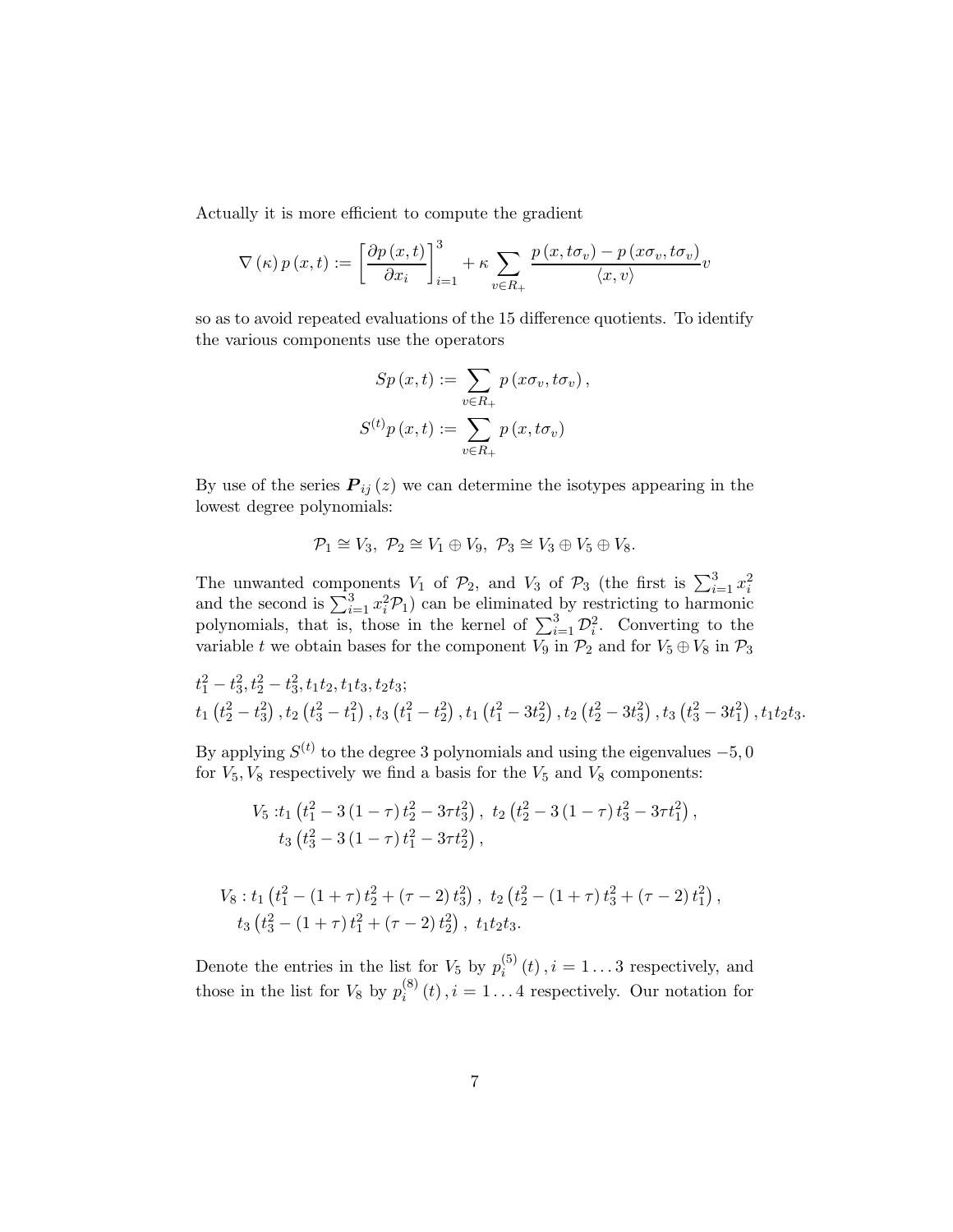singular polynomials is  $h_i^{(j)}$  $i_j^{(j)}(x,t)$  which means that  $h_i^{(j)}$  $i^{(J)}(x,t) \in \mathcal{P} \otimes V_j$  and  $h_i^{(j)}$  $i^{(J)}(x,t)$  is of isotype  $\tau_i$ . Define

$$
h_1^{(3)}(x,t) := \sum_{i=1}^3 x_i t_i,
$$
  
\n
$$
h_1^{(9)}(x,t) := \sum_{1 \le i < j \le 3} \left\{ (x_i^2 - x_j^2) (t_i^2 - t_j^2) + 6x_i x_j t_i t_j \right\},
$$
  
\n
$$
h_1^{(5)}(x,t) := \sum_{i=1}^3 p_i^{(5)}(x) p_i^{(5)}(t),
$$
  
\n
$$
h_1^{(8)}(x,t) := \sum_{i=1}^3 p_i^{(8)}(x) p_i^{(8)}(t) + 20p_4^{(8)}(x) p_4^{(8)}(t).
$$

Then  $Sh_i^{(j)}(x,t) = 15h_1^{(j)}$  $j_1^{(j)}(x,t)$  for  $j=3,5,8,9$  (that is,  $h_1^{(j)}$  $j^{(j)}_1$  is of isotype  $\tau_1 = \text{triv}$ . By direct computation

$$
\nabla \left(\frac{1}{10}\right) h_1^{(3)}(x,t) = 0, \ \nabla \left(\frac{3}{10}\right) h_1^{(5)}(x,t) = 0,
$$

$$
\nabla \left(\frac{1}{5}\right) h_1^{(8)}(x,t) = 0, \ \nabla \left(\frac{1}{6}\right) h_1^{(9)}(x,t) = 0.
$$

It remains to construct the  $(\tau_1, \kappa = -\frac{1}{10}), (\tau_3, \kappa = -\frac{1}{10}), (\tau_5, \kappa = -\frac{1}{5})$  $(\frac{1}{5}), (\tau_8, \kappa = -\frac{1}{5})$  $(\frac{1}{5}),$ and  $(\tau_9, \kappa = -\frac{1}{6})$  singular polynomial. For  $\tau_1$  the solution is simply  $h_3^{(1)}$  $j_3^{(1)}(x):=$  $\sum_{i=1}^{3} c_i x_i$  with arbitrary constants, of isotype  $\tau_3$ . The solution for  $\tau_3$  is of first degree in  $x$  and  $t$ :

$$
h_4^{(3)}(x,t) := c_1 (x_2t_3 - x_3t_2) + c_2 (x_3t_1 - x_1t_3) + c_3 (x_1t_2 - x_2t_1),
$$
  

$$
\nabla \left(-\frac{1}{10}\right) h_4^{(3)}(x,t) = 0, Sh_4^{(3)}(x,t) = -5h_4^{(3)}(x,t).
$$

For  $\tau_5$  we find

$$
h_7^{(5)}(x,t) := c_1 \left( x_1 p_2^{(5)}(t) + (\tau + 1) x_2 p_3^{(5)}(t) \right) + c_2 \left( (1 + \tau) x_1 p_1^{(5)}(t) + x_3 p_3^{(5)}(t) \right) + c_3 \left( x_2 p_1^{(5)}(t) + (\tau + 1) x_3 p_2^{(5)}(t) \right) + c_4 \left( x_3 p_1^{(5)}(t) + x_2 p_2^{(5)}(t) + x_1 p_3^{(5)}(t) \right),
$$
  

$$
\nabla \left( -\frac{1}{5} \right) h_7^{(5)}(x,t) = 0, \ Sh_7^{(5)}(x,t) = 0.
$$